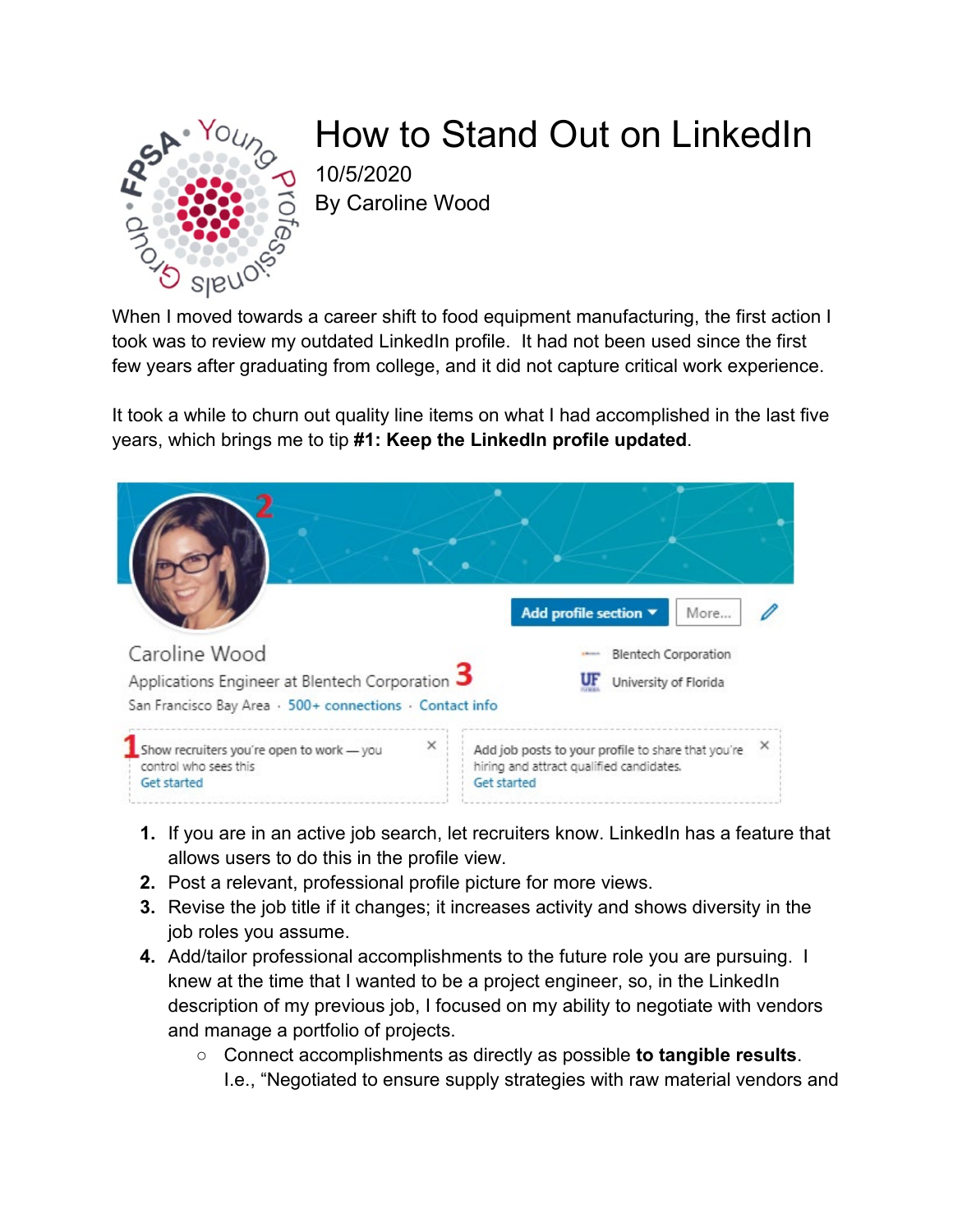identified over \$2MM in savings" vs. "Negotiated to ensure supply strategies with raw material vendors."

I discovered LinkedIn to be a very useful tool in researching companies before interviews. After I started following companies I was interested in, I was able to see articles that I could refer to in the interviewing process, which went a long way.

## **Tip #2: have an active presence:**

July 22, 2015. Worked with

Caroline in the same group

**1.** Follow companies & organizations that inspire you; this will help find open positions and interview preparation.

| Interests       |                                                                 |             |
|-----------------|-----------------------------------------------------------------|-------------|
| Influencers     | Companies<br>Schools<br>Groups                                  |             |
|                 | FPSA - Food Processing Suppliers Association<br>2,408 followers | √ Following |
|                 | Back on My Feet<br>10,778 followers                             | √ Following |
| <b>Blunbach</b> | <b>Blentech Corporation</b><br>782 followers                    | √ Following |
|                 | Beyond Meat<br>81,426 followers                                 | √ Following |

**2.** Ask for recommendations. You can request and write recommendations for others to increase credibility.



served as a graduate student mentor in my research project on metal support synthesis/shape control of titania. He is extremely knowledgable in his field, approachable, and diligent- these traits are evident from my daily interactions with him. Before joining the the contract of the contract of the contract of the state

- **3.** Discover professional groups in the industry such as [FPSA Young Professionals](https://www.linkedin.com/groups/12055101/)  [Group](https://www.linkedin.com/groups/12055101/) for networking opportunities and to stay up to date on what is changing in the industry.
- **4.** Add people that you have worked, volunteered, or become friends with to your network. It expands your views to more recruiters and allows you to see more connections at companies you might be interested in.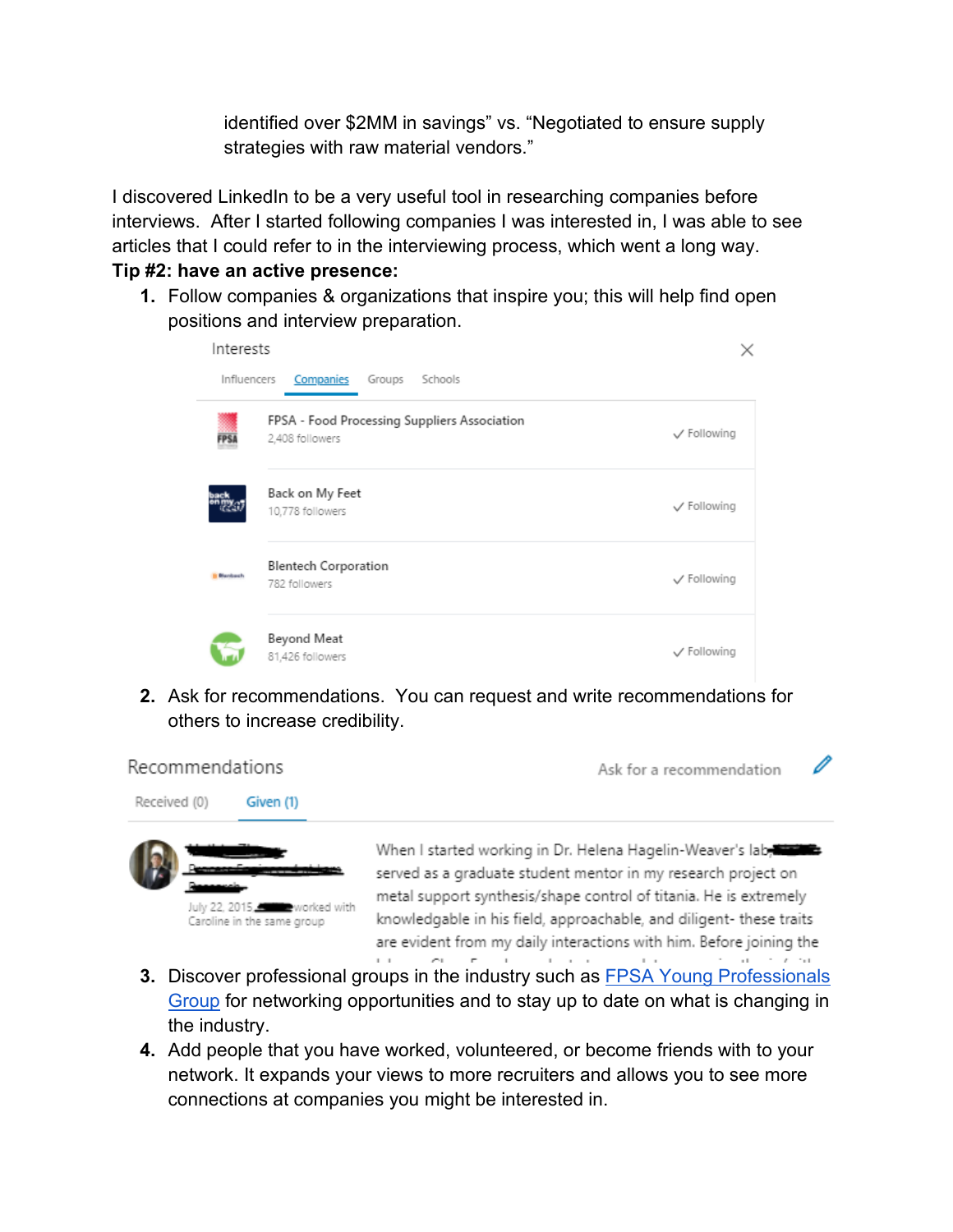As I spent more time on LinkedIn, I found several resources that became helpful during my search. **Tip #3 is to use the resources LinkedIn provides, whether free or subscription-based:**

**1.** Skills Quizzes are available by LinkedIn to build credibility in specific skills. I used the quizzes to showcase my knowledge of SolidWorks to recruiters.

| Assessments                              |                               |                                              |  |  |
|------------------------------------------|-------------------------------|----------------------------------------------|--|--|
| Quizzes<br>Results                       |                               |                                              |  |  |
| Learn more<br>How it works               |                               |                                              |  |  |
| Take a multiple-choice<br>IJO<br>quiz    | Get a badge for your<br>skill | Results are private unless<br>you share them |  |  |
| Recommended quizzes based on your skills |                               |                                              |  |  |
| JavaScript                               |                               |                                              |  |  |
| Microsoft PowerPoint                     |                               |                                              |  |  |
| Microsoft Word                           |                               |                                              |  |  |

**2.** Courses & Articles- I have not taken a LinkedIn course, but some are free (see #3 below). I mostly read articles about the food industry posted by other LinkedIn users or organizations and insightful career development advice. The latter was useful for interview preparation (more recently for shifting to remote work style).

| Today's trending courses                                              |  |
|-----------------------------------------------------------------------|--|
| 1. Leveraging Your Relationship Capital<br>Madecraft and Jeff Fenster |  |
| 2. Rock Your LinkedIn Profile<br>Lauren Jolda                         |  |
| 3. Creating Great First Impressions<br>Vanessa Van Edwards            |  |
| Show more on LinkedIn Learning                                        |  |

- **3.** LinkedIn Premium
	- Premium can be an asset if you can afford to pay for a subscription to LinkedIn during a job search. Some benefits include being able to direct